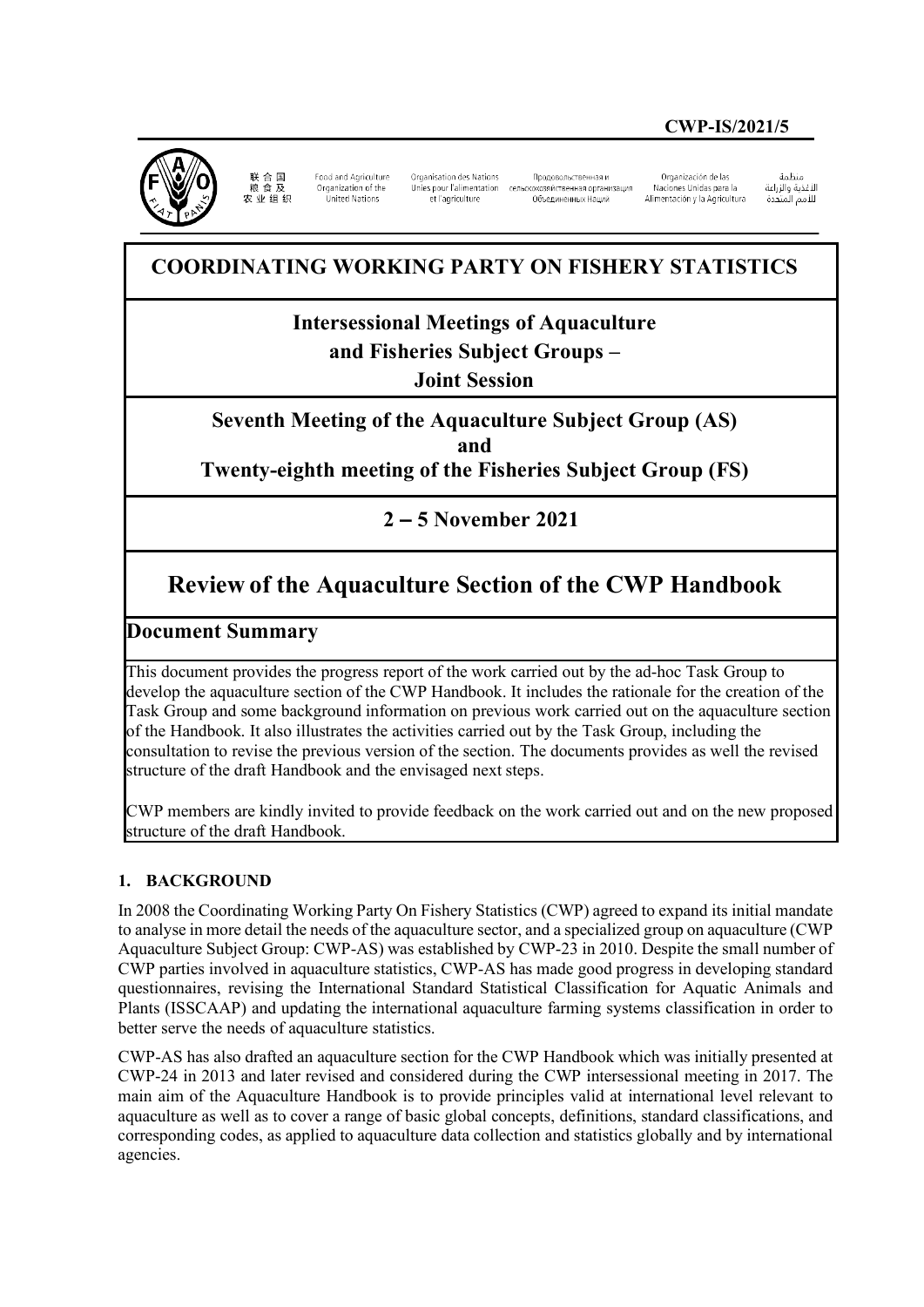In 2019, CWP-26 established an ad-hoc task group (TG) to develop the aquaculture section of the Handbook including farming systems classification (referred herein as TG-Aquaculture) during the 2019- 2022 intersessional period. At the same time the CWP-AS outlined a workplan to continue the work on the aquaculture section of the CWP Handbook, covering several topics.

The work of the TG-Aquaculture is based on the document drafted by CWP-AS in 2013, and presented at CWP-24. Indications on how to further improve the draft were given by CWP-24 and by the CWP intersessional meeting in 2017. In addition, further guidance on concepts, topics and structure was stemmed by CWP-26 in 2019. However, due to changes in the composition of the CWP-AS, no major work was carried out on the Handbook during last few years and the latest version of the Handbook is still the one produced in 2013. Therefore, there was the need to not only update some of the sections, but also to carry out a thorough revision.

During the intersessional period 2019-2021 the latest draft of the Handbook has been revised, enriched and amended in its entirety and a global consultation started for its finalization and validation, and the main steps and activities carried out since CWP-26 are hereunder summarized.

### **2. MAJOR ACTIVITIES UNDERTAKEN**

#### *2.1. Terms of Reference of the TG-Aquaculture*

In March 2021 and in cooperation with the focal points of lead Parties, the CWP Secretariat started to develop the draft Terms of Reference (ToRs) of the five ad-hoc Task Groups established at CWP-26, which define the CWP areas of work during the intersessional period. One of the ToRs was for the "adhoc TG Aquaculture on the revision of the aquaculture section of the Handbook including farming systems classification". The ToRs of this TG provide an overall background, state the objectives, tasks and timeframe, and outline the organization of the work. The draft ToRs were shared for feedback and further amendments and were finalized in May 2021 (Information Document CWP-IS/2021/Inf.5). For ease of reference, in Table 1 is reported the tasks and timeframe for the work of TG-aquaculture, that, inter alia, foresee a critical review of the draft aquaculture components of the Handbook and develop a revised structure.

Concurrently the CWP Secretariat confirmed the Coordinator of the CWP-AS and convener of the ad-hoc task group TG-Aquaculture, and hired two international consultants to support the activities towards the development and revision of the aquaculture section of the Handbook.

|               | Task                                                                                                                                                                                                                                                                                                                  | <b>Timeframe</b> |
|---------------|-----------------------------------------------------------------------------------------------------------------------------------------------------------------------------------------------------------------------------------------------------------------------------------------------------------------------|------------------|
| $\theta$ .    | Develop draft ToRs and work plan in consultation with TG Convener and circulate<br>to members for validation. Call for TG participations and their contact details.                                                                                                                                                   | March 2021       |
| 1.            | Finalise ToRs and establish TG membership                                                                                                                                                                                                                                                                             | April 2021       |
| 2.            | Critically review the draft aquaculture components of the Handbook which were<br>presented at CWP-24 in 2013 and the CWP intersessional meeting in 2017,<br>consider recent guidance on concepts, topics and structure from CWP-26, and<br>develop a revised structure for the aquaculture components of the Handbook | June 2021        |
| $\mathcal{E}$ | Concurrently with 2, finalize the updates to the international classification or<br>reference list of Farming systems which may guide the development of the<br>aquaculture section of the Handbook                                                                                                                   | September 2021   |
| 4.            | Draft the aquaculture components of the Handbook including the introduction,<br>general concepts and socio-economic dimension                                                                                                                                                                                         | September 2021   |
| 5.            | Circulate the first draft of the revised Handbook sections                                                                                                                                                                                                                                                            | October 2021     |

**Table 1: Proposed tasks and timeframe for the work of TG-aquaculture**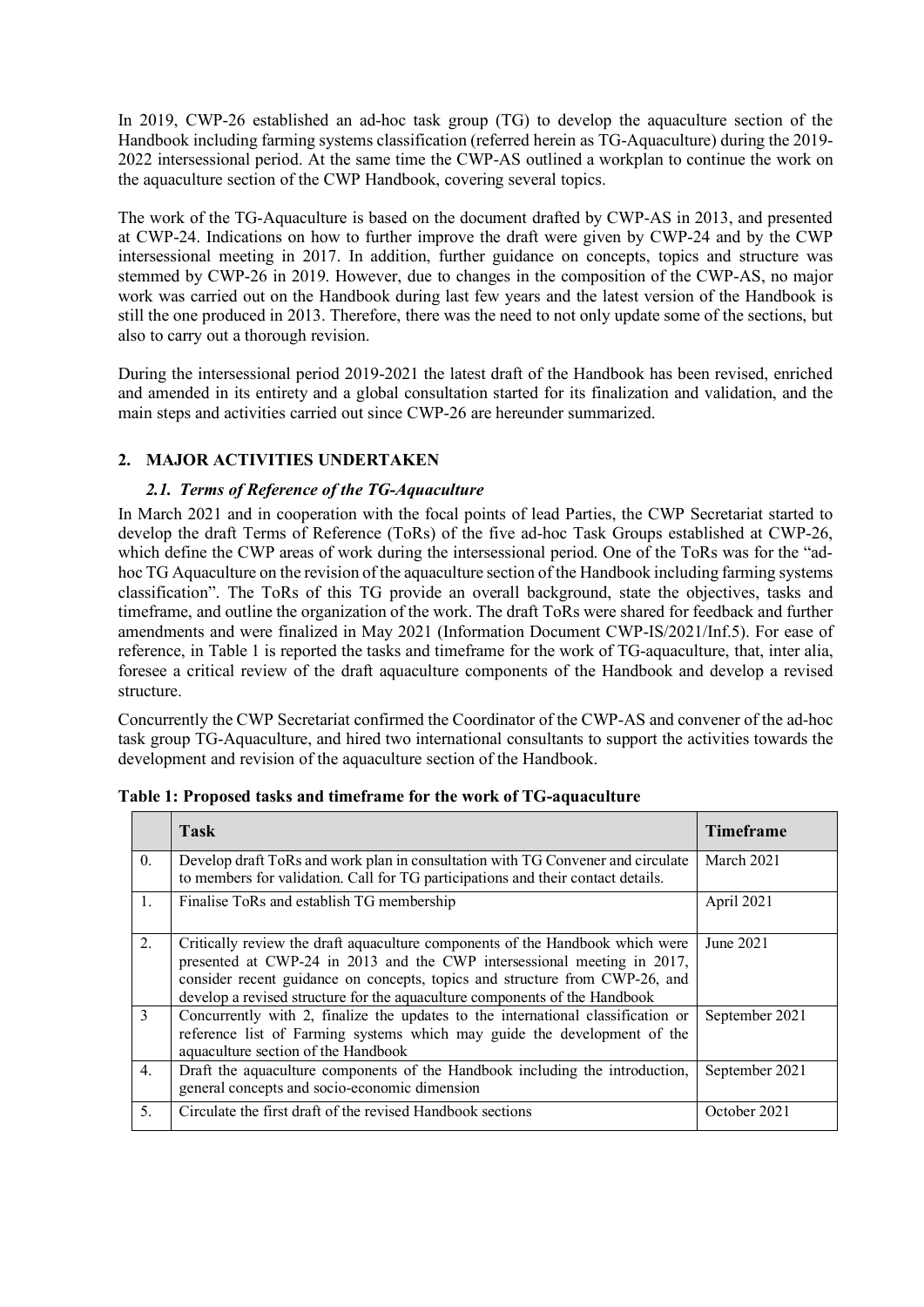|     | <b>Task</b>                                                                                                                                                                                                                                                   | <b>Timeframe</b>                                 |
|-----|---------------------------------------------------------------------------------------------------------------------------------------------------------------------------------------------------------------------------------------------------------------|--------------------------------------------------|
| 6.  | Consider further development to the Handbook sections, including review and<br>further develop the Handbook's tools and resources, and develop the Handbook's<br>keywords and search terms applicable to all aquaculture-related sections of the<br>Handbook. | Prior to the<br>intersessional<br>meeting $(IS)$ |
| 7.  | Concurrently with 6, consider implications of any revised aquaculture concepts and<br>definitions in the work of other TGs including TG-RH2                                                                                                                   | Prior to IS                                      |
| 8.  | Present an advanced version of revised aquaculture Handbook and definitions at<br>the intersessional meeting (IS)                                                                                                                                             | <b>IS</b><br>November 2021                       |
| 9.  | Consider further developments including intersessional meeting feedback and<br>enlarging the scope of contributions to other CWP parties                                                                                                                      | Post IS                                          |
| 10. | Incorporate relevant outputs of other TGs including TG-RH2                                                                                                                                                                                                    | Post IS                                          |
| 11. | Present a final version of the revised aquaculture components of the Handbook to<br>CWP-27 for consideration and, if possible, adoption                                                                                                                       | By mid-2022                                      |

#### *2.2. First critical review of the draft Handbook*

Based on the above, a first critical review was carried on the five sections of the draft Handbook out by early July 2021 and included:

- preliminary comments regarding the previous version including on different aquaculture data collection systems; aquaculture practices and farming systems, operations, classifications; methodological issues that are specific to aquaculture statistics; common standards, including classification and codes applied;
- inclusion of all the outcomes of CWP-26 (e.g.: on ISSCAAP classification, international aquaculture farming systems classification and socio-economic data proposed during the session);
- identification of missing, outdated, or redundant information in the document;
- identification of criticalities and amendments:
- propose a new structure and layout of the Handbook;
- enrichment with the appropriate infographic; hyperlinks, glossary, and bibliographical references.

The critical review highlighted the importance to better retain the objective of the Handbook with the need to shorten and/or delete some topic, while further expanding and elaborating other key concepts and definitions.

In addition, several examples were provided and, as the Aquaculture Handbook should represent a global framework, it would be essential to gather and include as many experiences as possible to cover aquaculture practices in the different geographical areas worldwide.

Subsequently and in coordination with the CWP Secretariat, the CWP-AS Coordinator convened the TGaquaculture to advice on the comments/changes made in the document and/or include additional suggestions and comments by mid-August 2021. The draft Handbook with the results of the preliminary review (including consolidated comments at the end of each section for ease of reference, and other proposed changes directly in the text), was then shared with: (i) experts from CWP member organizations and including the Southeast Asian Fisheries Development Center (SEAFDEC), the Pacific Community (SPC), the European Statistical Office (EUROSTAT), the General Fisheries Commission for the Mediterranean (GFCM); (ii) aquaculture experts and practitioners from several countries in the Mediterranean and the Black Sea, North and South America; North Europe; (iii) FAO staff and consultants.

The consultation confirmed the proposed changes made in the document that emerged from the critical review. Furthermore, beside direct comments on the text, several recommendations were received and that were summarized as follows (Table 2):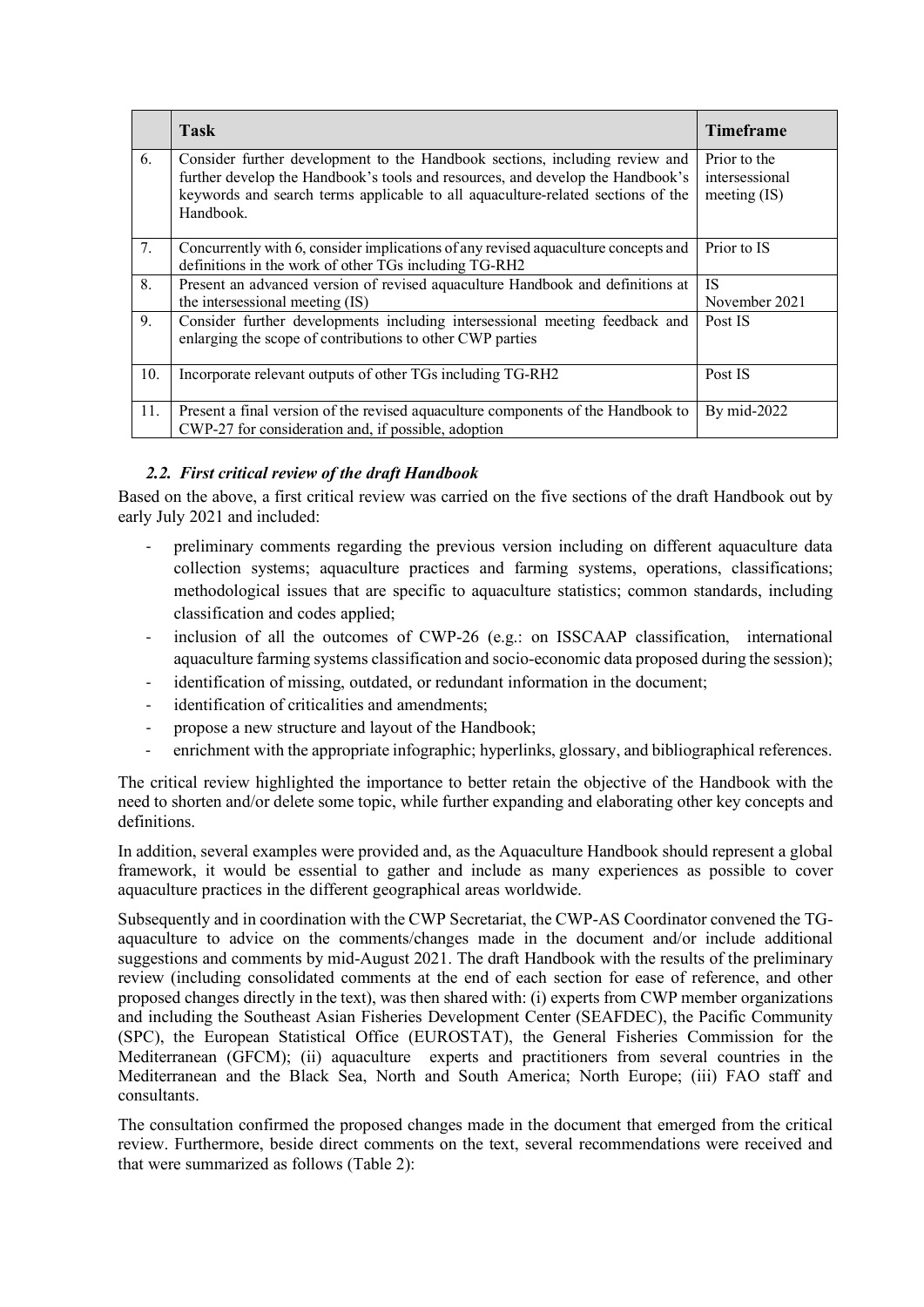| <b>Section/Subject</b>                                                | Recommendation                                                                                                                                                                                                                                                                                                                                                                                                                                                                                                                                                                                     |
|-----------------------------------------------------------------------|----------------------------------------------------------------------------------------------------------------------------------------------------------------------------------------------------------------------------------------------------------------------------------------------------------------------------------------------------------------------------------------------------------------------------------------------------------------------------------------------------------------------------------------------------------------------------------------------------|
| <b>General layout</b>                                                 | In its initial and final part, the handbook can also include introductory and background<br>elements, which follow those currently present, but which are limited in scope so as not<br>to distract too much from the practical objective of the handbook.                                                                                                                                                                                                                                                                                                                                         |
| <b>Definition of</b><br>terms                                         | This should be a single chapter (no repetition) in which widely accepted / shared<br>terminologies are summarized. In case new definitions need to be given, it is in the remit<br>of the handbook to do so. Not giving the necessary definitions to those who must collect<br>the data does not allow there to be a robust system for systematic data collection that is<br>the goal of the handbook.                                                                                                                                                                                             |
| <b>Definition of the</b><br>data to be<br>collected/<br>Questionnaire | Include examples of questionnaires that have been filled. The necessary data must be<br>fully described giving clear examples and illustrating specific examples in detail.<br>Furthermore, the use of post-collection data should be described in a way that the<br>intention of how the data will be used is clear, in order to help those who collect it to<br>understand what data is needed.                                                                                                                                                                                                  |
| <b>Instructions on</b><br>how to collect<br>data                      | Unlike the present structure, the handbook should use tables in which all types of data to<br>be collected can be recorded and it is important that the terminology introduced<br>(Definition of terms and Definition data) in the previous sections is strictly respected in<br>the tables.                                                                                                                                                                                                                                                                                                       |
| <b>Specific</b><br>variables to be<br>collected for<br>climate change | Collect environmental variables data during the production cycle to account for the<br>effects of climate change that have become increasingly noticeable: (i) min-max<br>temperature; (ii) number of days with oxygen drops; (iii) min-max salinity; (iv) mortality<br>due to extreme events; (v) min-max water level; (vi) min-max water transparency (with<br>Secchi disk).                                                                                                                                                                                                                     |
| <b>Aquaculture</b><br>classification                                  | Regarding the classification of aquaculture according to the intensity of culture practices,<br>it should be added a rough quantification of the 3 different categories e.g. percentages of<br>worldwide aquaculture production coming from extensive, semi-intensive $\&$ intensive<br>cultures.                                                                                                                                                                                                                                                                                                  |
| <b>Classification of</b><br>farming systems                           | Align the chapter to the latest work of CWP.<br>Regarding the classification of farming systems, the specific reference and definition of<br>"raceways" should be omitted, since raceways (or raceway tanks) are nothing more than<br>tanks with the shape of a raceway, therefore they are 100 percent covered by the previous<br>definition of the tanks. Classifying them as a separate system does not offer anything<br>practical and it may just confuse the reader.                                                                                                                         |
| <b>Measuring units</b>                                                | The handbook should include a clear focus on measuring units for the different farming<br>system, a guidance chapter is necessary as the matter is often scattered among different<br>parts of the document.                                                                                                                                                                                                                                                                                                                                                                                       |
| Farm-gate value                                                       | Where it is mentioned the farm-gate value, it may also be added in parenthesis the term<br>"ex-farm" which is a synonym to the farm-gate value and is more commonly used,<br>especially regarding the ready product.                                                                                                                                                                                                                                                                                                                                                                               |
| <b>Chapter on</b><br>Investment                                       | Regarding the chapter on "Investment", it is concurred that such information is not<br>necessary for the present Handbook as it shall only perplex the readings and the collection<br>of data and it also escapes the basic purpose of such a Handbook.                                                                                                                                                                                                                                                                                                                                            |
| <b>Chapter</b> on<br><b>Feeds and</b><br><b>Fertilizers</b>           | Regarding on the chapter on "Feeds and fertilizers", it is agreed that this is indeed a very<br>difficult matter to be assessed but also a very important one and also it is agreed upon<br>with the categorization provided in the related comment but the whole issue probably<br>needs further discussions.                                                                                                                                                                                                                                                                                     |
| <b>Chapter on</b><br><b>Antibacterials</b>                            | Concerning the chapter on "Antibacterials", it is suggested that this chapter should remain<br>in the Handbook, emphasizing however in the text (which needs full revision and re-<br>writing) that, generally, during the recent years bigger and bigger attention is given in<br>decreasing the usage of antibiotics, replacing them more and more with vaccines, which<br>have also proven to be much more cost-effective for the producers than<br>antibiotics/antibacterials and that there is a clear tendency internationally to rationalize<br>(if not minimize) the usage of antibiotics. |

**Table 2: Main recommendations from CWP and other experts consultation**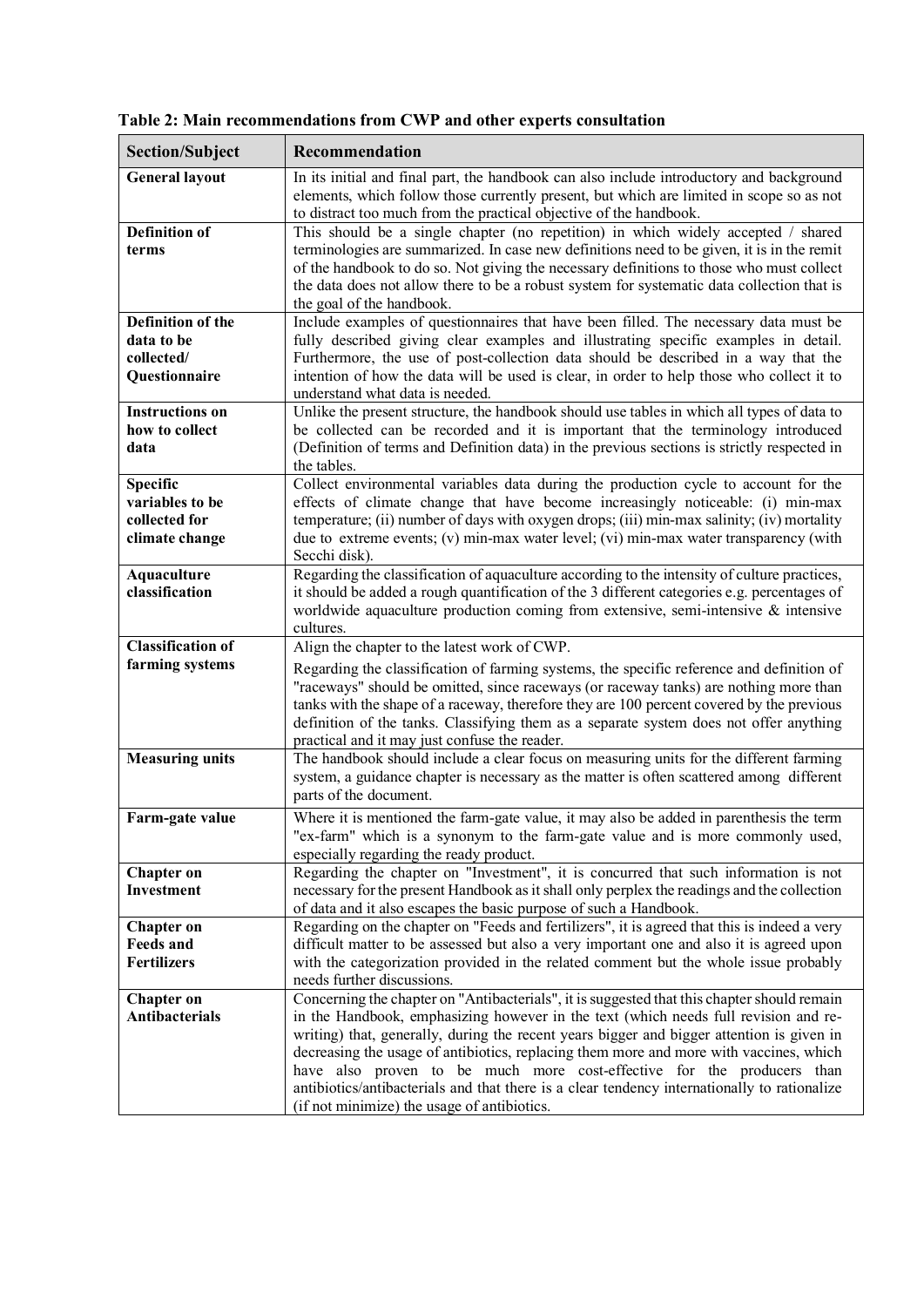| <b>Section/Subject</b>                                           | <b>Recommendation</b>                                                                                                                                                                                                                                                                                     |
|------------------------------------------------------------------|-----------------------------------------------------------------------------------------------------------------------------------------------------------------------------------------------------------------------------------------------------------------------------------------------------------|
| <b>Chapter on Use</b><br>of spatial<br>information<br>technology | About chapter on "Use of spatial information technology" there is consensus on the<br>existing text and with the comment that further detailed discussions may be needed.                                                                                                                                 |
| <b>Technical</b><br>statistical parts                            | It is suggested that the technical statistical parts are strengthened while referring to the<br>FAO Statistics Quality Assurance Framework (SQAF), particularly the principles which<br>are outlined in the Annex 1 of the FAO SQAF which is available at:<br>$(http://www.fao.org/3/i3664e/i3664e.pdf).$ |
| Socio-economic<br>aspects of<br>aquaculture                      | Align the chapter to the updated work of CWP regarding gross value of production,<br>employment and additional variables.                                                                                                                                                                                 |

### *2.3. Coordination and harmonization of the Handbook with other TGs*

According to the ToRs of the TG-Aquaculture, collaboration with TG for capture fisheries was established through the expert in charge of developing the revised Handbook on Fishery Statistics. In this context, the sections of the Handbook already revised (currently at pre-publication stage) were duly taken into account to ensure overall consistency and harmonization with the Aquaculture Handbook. These sections included: (i) Introduction (data collection systems; methodology for data collection; confidentiality); (ii) General concepts (conversion factors; date and time; currencies and funds; spatial reference systems; geographic coordinates; geographic systems; country or area; main water areas; identifiers for aquatic animals and plants; (iii) Socio-economic dimension (fisheries production; aquaculture production; food balance sheets on apparent consumption; fishery commodities classification).

### *2.4. Cooperation with FAO initiatives*

FAO is currently preparing the Guidelines for Sustainable Aquaculture (GSA[-https://www.fao.org/in](https://www.fao.org/in-action/gsa/background/en/)[action/gsa/background/en/\)](https://www.fao.org/in-action/gsa/background/en/) following the recommendation of the last session of the FAO Committee on Fisheries (COFI). The GSA includes a chapter on aquaculture data and statistics, and in this context the CWP-AS Coordinator contacted the expert who is preparing this chapter to explore how the Handbook and the GSA could cooperate on similar topics related to aquaculture statistics, also to ensure consistency of approach and contents. A meeting was held, relevant documents were exchanged, and the expert was invited to attend the intersessional meeting in November 2021.

#### *2.5. Revised sections of the draft Handbook*

After the first findings of the critical review and according to the detailed recommendations received (Table 2), the TG-AS carried out the further revision, amending, restructuring, updating and adding relevant information where necessary. More specifically, the followings tasks were carried out:

- Rearrange the overall structure of the Handbook by shifting and merging chapters as appropriate to improve readability;
- Reconsider chapters that were evaluated to be misaligned for the purposes of the Handbook;
- Widen the contents of the initial chapters by adding new subsections to present the framework of the handbook (list of tables, figures and annexes; preface; executive summary; why collecting aquaculture data; handbook preparation and background; nature and scope; institutional benchmarks);
- Replace dated figures with updated infographics and drawings/figures;
- Add updated terms and definitions, a practical guidance glossary and related bibliographic references;
- Provide updated hyperlinks to relevant documents and websites;
- Provide tables with proposals for data collection;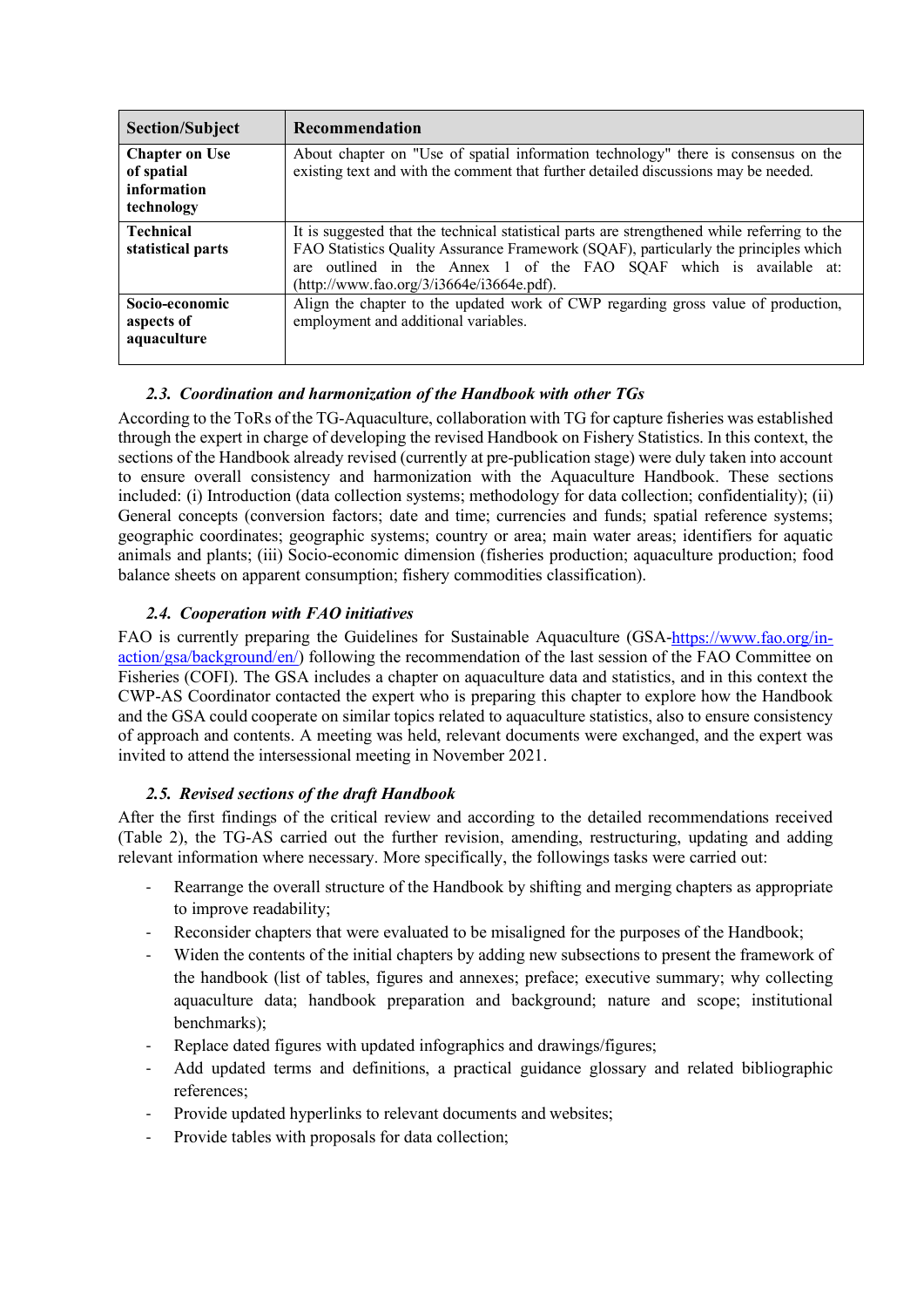- Add highlighted boxes pointing to the core message and interpretations for statistical purpose and ease of reference during data collection.

The result of the overall work is the revised draft Handbook which holds the initial structure but presents the findings in a more direct form, avoiding redundancies, offers updated definitions, categories and codes following the latest work within the framework of the CWP and guides the reader through detailed tables and examples.

The revised draft Handbook is available as Meeting Document CWP-IS/2021/5.1 and the Executive Summary is reported in this document as Annex 1.

### **3. NEXT STEPS**

Following the ToRs of the TG-Aquaculture, the following steps will be undertaken towards the final version of the revised aquaculture components of the Handbook to CWP-27:

#### *3.1. Consider further developments including intersessional meeting feedback*

The outcomes and advices stemmed from the intersessional meeting will be duly taken into account and included in the draft Handbook. Other recommendations that possibly will be received after the meeting will also be considered.

Furthermore, some chapters of the Handbook would need a further refinement, specifically:

- Chapter 5.1 on Aquaculture Questionnaire and Database suggestions: This chapter aims at providing a general guidance on collecting the data presented in the first part on the Handbook about minimum requirements.
- Chapter 6.1 on Climate change: This topic was added addressing experts' requests received during the review phase of the handbook. However, an agreement is still needed about the specifical variables to be added among the different data of interest of this wide thematic area.

#### *3.2. Incorporate relevant outputs of other TGs including on reference harmonization (TG-RH2)*

The coordination with other TGs will continue and any appropriate output of other TGs will be included in the draft Handbook. The cooperation with the GSA work will be strengthened.

#### *3.3. Enlarging the scope of contributions to other CWP parties*

As appropriate, further engagements with other CWP parties and relevant organizations will be sought, for example with Regional Fishery Body Secretariats' Network (RSN) and Regional Fishery Bodies (RFB) to improve the Handbook and fulfil its purpose. On the other hand, such Handbook would also be an invaluable tool at disposal of RSN and RFB to deal with aquaculture statistics.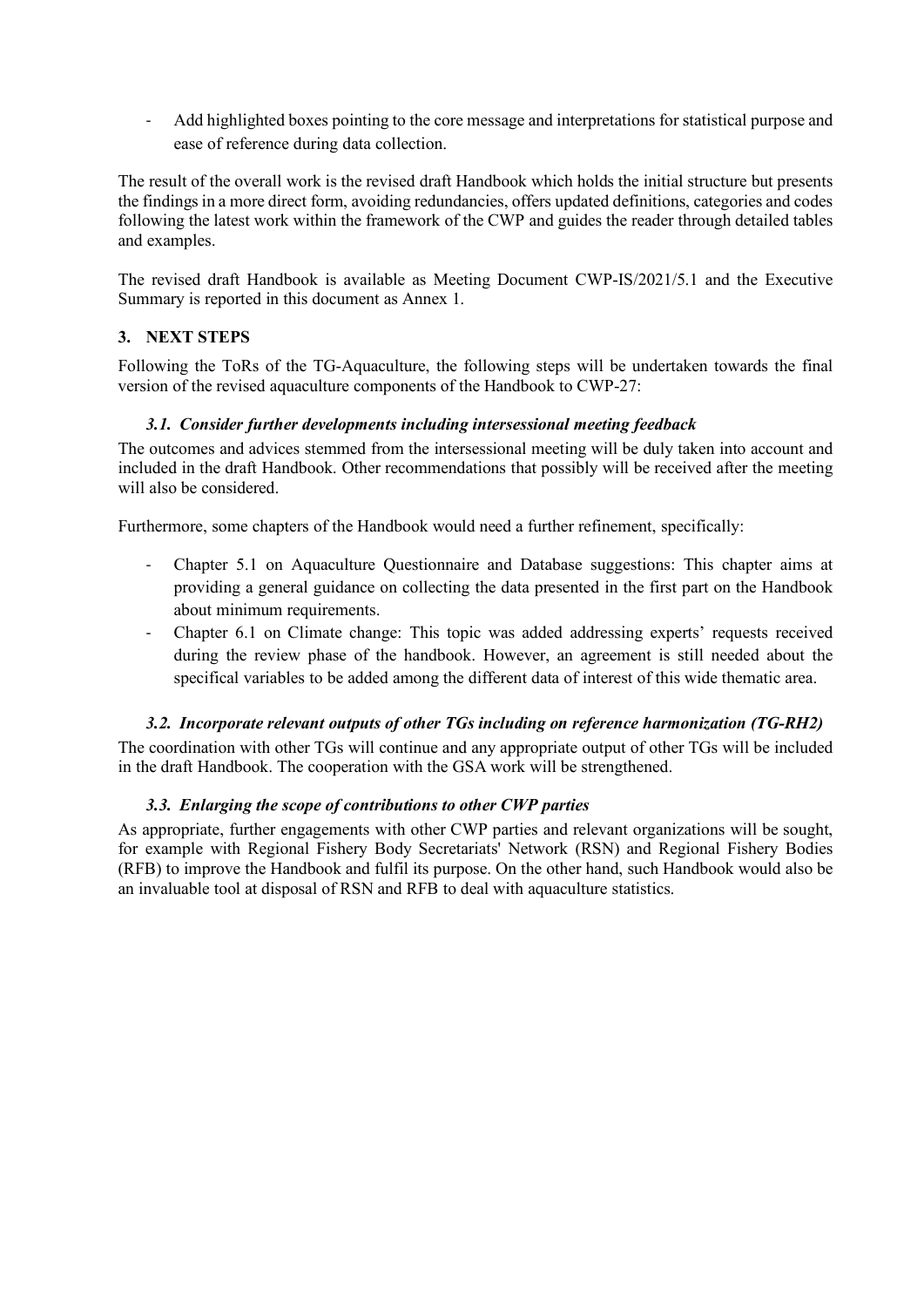#### **Executive Summary of the Handbook**

Aquaculture play a key role in contributing to food security, poverty alleviation, economic development and social wellbeing of many people in the world. For effective management of aquaculture within national policy, it is necessary to monitor a full spectrum of such contribution. The need of collecting data regarding productions, species and geographical feature of the aquaculture sector is deeply enshrined within the principles provided by the Code of Conduct for Responsible Fisheries (FAO 1995). The Handbook on Aquaculture Statistics was born with the objective to serve as a practical reference document for all national authorities involved in the compilation of aquaculture statistics and for the data users and to support the establishment of appropriate mechanisms such as databases and information networks to collect, share and disseminate data related to the aquaculture activities.

In consideration of the above and to fulfill the needs of countries, the Handbook on Aquaculture Statistics takes into account relevant international instruments and milestones that provide the underlining principles upon which the handbook is based, in particular those related to sustainable aquaculture development.

For these purposes the Handbook comprises seven chapters covering a range of basic concepts, definitions, standard classifications and corresponding codes, and data exchange protocols as applied to aquaculture data collection and statistics.

**Chapter 1: Terms and Definitions includes the main aspects of aquaculture and aquaculture stages, defining the different management phases (for: broodstock, hatchery, nursery and grow-out), by giving also some examples**. In addition, the information on how to indicate the different life stages are supported by a practical glossary for the classification of fish resources in aquaculture. In the chapter are indicated the different production systems and practices, from small-scale back-yard ponds to highly sophisticated industrial production units. It also includes the used different classifications based on the number of species farmed (monoculture and polyculture including culture practices such as rice-fish farming and IMTA) and on intensity of the culture (i.e. extensive, semi-intensive; intensive). A paragraph is also dedicated to the different aspects of interactions between aquaculture and capture fisheries, particularly where both are inter-dependent (i.e. culture-based fisheries and capture-based aquaculture).

**Chapter 2: Accounting and codes for aquatic productions, focusing on minimum administrative data related to farms and to all the aspects of the different codes and attributes normally applied for aquaculture statistics.** In order to achieve an efficient analysis of the data gathered, aquaculture items are catalogued under the proper identifiers, thus allowing a fast and accurate statistical analysis. In this respect references are done to ASFIS Reference Series FAO that produced a "List of Species for Fishery Statistical Purposes". The culture environments are also defined according to the salinity of water that is mainly utilized at the farming facilities, noting that a utilization of multiple types of water within a single farming unit is not unusual. Indications are given to countries to report aquaculture products asked by FAO according to their location of harvest by using [FAO Major Areas for Statistical Purposes](http://www.fao.org/fishery/cwp/handbook/H/en) that are listed in the handbook. For statistical purposes, they were considered the 27 FAO Major Areas that were established to describe global distribution of fishery and aquaculture production, with eight inland areas corresponding to the inland waters of the continents and nineteen marine areas covering the waters of the Atlantic, Indian, Pacific and Southern Oceans with their respective adjacent seas. Indication is also given on the Time unit used on Aquaculture production that can be measured either based on a life cycle of cultured organisms or based on a certain time period, e.g. year, quarter, months etc. In this chapter, the farming systems in aquaculture are clustered according to the different farm facilities or devices that are utilized to contain the cultured organisms, irrespective of the stage of its life cycle, in each space. For statistical purposes, it is suggested to cluster the farming facilities into 15 groups, one of each distinguished in different typology. Chapter 2 is closed by giving information for one of each typology the measuring units to be considered in terms of quantity (number); water surface area (hectares or squared meters); water volume (cubic metres).